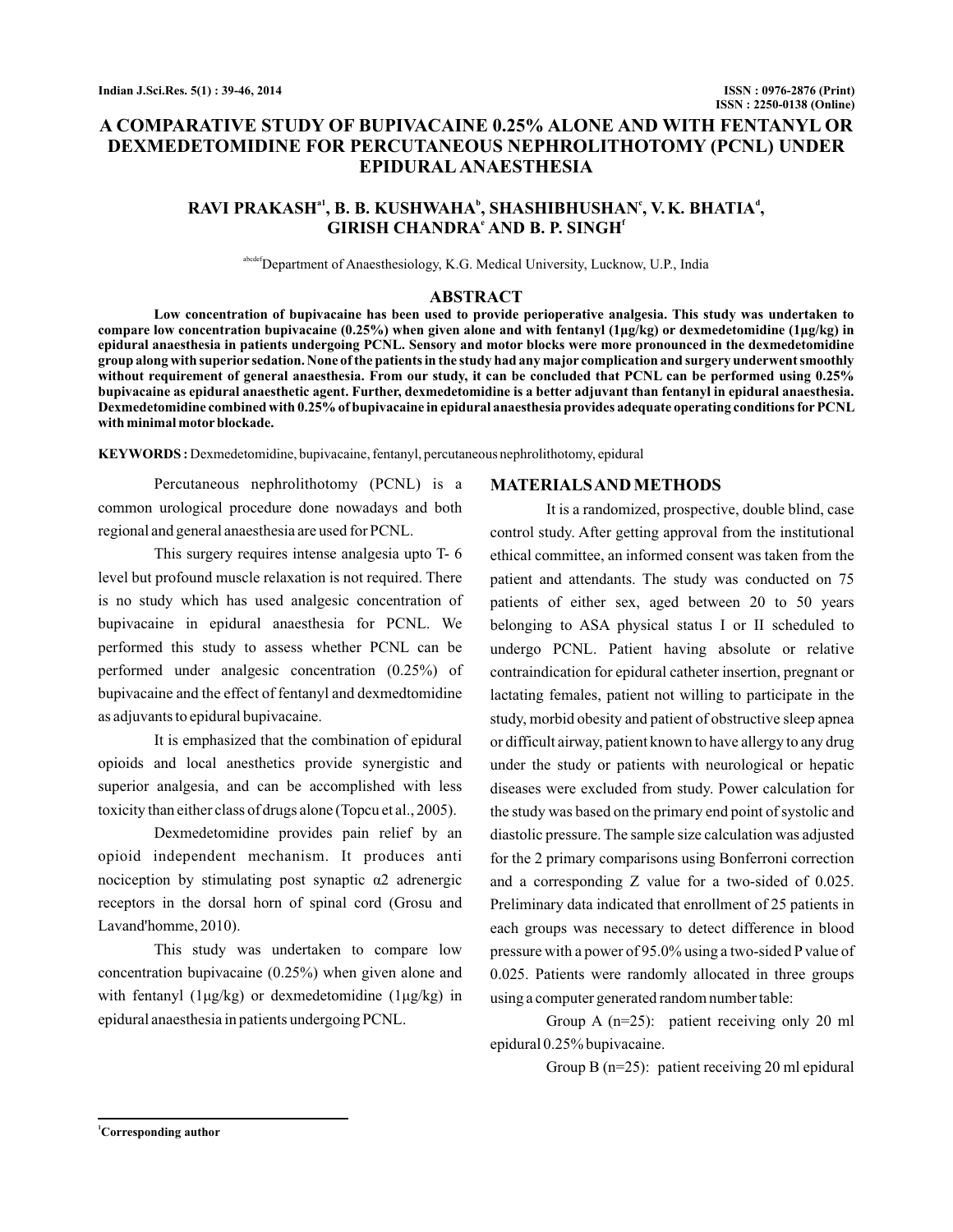0.25% bupivacaine along with fentanyl (1mcg/kg).

Group C (n=25): patient receiving 20 ml epidural 0.25% bupivacaine along with dexmedetomidine  $(1mcg/kg)$ .

After proper preanaesthetic assessment, patients were premedicated with tab. Pentoprazole 40 mg and tab. Alprazolam 0.5 mg night before surgery and with inj. 0.02 mg/kg Midazolam and inj. 4 mg Ondansetron intravenously before starting procedure. In the operating room, standard monitors including noninvasive blood pressure monitoring (NIBP), pulse oximetry  $(SpO<sub>2</sub>)$  and electrocardiogram (ECG) were applied to all patients.An 18 gauge intravenous line was secured and 500 ml of lactated ringer solution was infused as preloading. An 18 gauge multiple hole epidural catheter was placed through 16 gauge Touhy needle in L1- L2 or L2-L3 intervertebral space in sitting position using loss of resistance technique via midline approach and 3 to 5 cm of catheter was placed in cephalic direction in epidural space and catheter was secured using sterile transparent tapes. 3 ml of 2% xylocaine with 1:200000 adrenaline was administered as test dose to exclude intravascular or intrathecal catheter placement.

Thereafter, patients were laid in supine position and 20 ml of study drug was given over 15 minute. After achieving sensory loss upto T-6 level, patient were laid in lithotomy position and uretric catheter was placed and then patient was turned in prone position for PCNL.

The onset and duration of analgesia, peak sensory level, time to reach maximum sensory level and associated motor block was noted in each patient. Heart rate, NIBP, ECG and  $SPO<sub>2</sub>$  were recorded at 3 minutes interval for initial 30 minutes, thereafter every 5 minutes for rest of the surgery and then every 15 minutes postoperatively till 3 hours. Maximum sedation using Ramsay Sedation Score was recorded in each patient at every 15 minutes. Pin prick sensation was used to determine maximum sensory level at every 5 minutes. Bromage Scale was used for assessing motor block at every 15 minutes. Surgeons were blinded for the study group and their opinion about the quality of anaesthesia was recorded on a four point scale: 0- poor; 1 satisfactory; 2- good; 3- excellent.

 $2<sup>nd</sup>$  dose of midazolam (0.02 mg/kg) iv alone or followed by fentanyl (1mcg/kg) iv was used as rescue analgesia to patients complaining of pain or discomfort within 1 hour of medication. A top up bolus of 10 ml was given after the regression of sensory level two segments below the peak level or if the patient complained of pain and/or discomfort after 1 hour of loading dose.

Hypotension (fall in systolic blood pressure below 20% of baseline value or less than 90 mm Hg) was treated with bolus iv doses of (0.1mg/kg) of inj. mephenteramine. Bradycardia (heart rate less than 50 beats/min) was treated with inj. atropine (0.01 mg/kg) iv.

Patients in whom a sensory level of T-6 was not achieved even after 30 minutes of loading dose or who complained of pain within 1 hour of surgery and failed to respond to rescue medication were excluded from the study and epidural anaesthesia was converted into general anaesthesia. In our study, no patient required conversion to GA.

Any complication that occurred during anaesthesia was noted and treated promptly. Inj. dexamethasone (4 mg) iv was given to patients complaining of nausea and inj. tramadol (0.5 mg/kg) iv was given to patients who developed shivering. If securing of airway was required in emergency situation then patient could be turned to supine position by rolling over a stretcher kept ready in the OT.

### **ANALYSIS**

The results are presented in mean±SD and percentages. The chi-sqaure test was used to compare the categorical/dichotomous variables among the groups. The one way analysis of variance (ANOVA) with Tukey's multiple comparison test was used to compares the means of the variables among the three groups. The repeated measures of analysis of variance was used to test the differences at different time intervals and among the groups. The interaction between time and groups was also tested. The Tukey's test was used for pairwise comparisons. The pvalue<0.05 was considered as significant. All the analysis was carried out by using SPSS 16.0 version.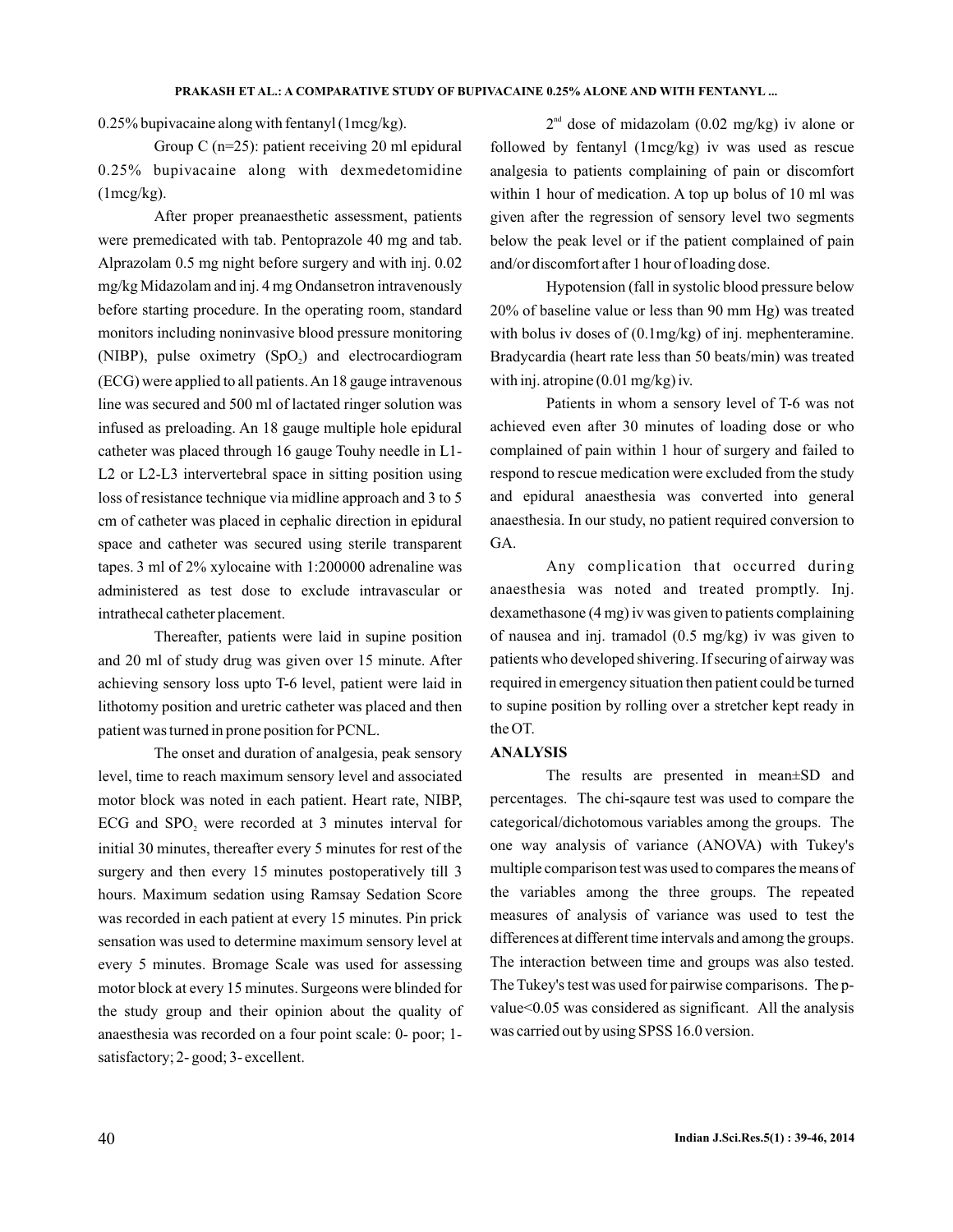### **RESULTS**

The basic characteristics of three groups of patients (Group A: 0.25% bupivacaine, Group B: 0.25% bupivacaine and fentanyl, and Group C: 0.25% bupivacaine and dexmedetomidine) at admission (baseline) are summarized in table 1. Subjects of three groups were matched for age, sex, height, weight, diagnosis, operation done and duration of surgery. Thus these factors did not influence the outcome measures. The mean duration of surgery in all patients was 100.26 minutes and it did not differ stastically among three groups.

The systolic, diastolic and mean blood pressure in three groups was similar throughout the study and their comparison revealed no significant differences (table 3, 4 and 5).

Comparison of the mean heart rate between three groups, revealed significantly (P<0.001) lower heart rate of Group C as compared to both Group A and Group B while it did not differed (p value 0.235) between Group A and Group B throughout periods i.e. remain statistically the same (table 6) (figure 1). Only three patients in group C required a single dose of atropine for bradycardia. The levels of  $SpO<sub>2</sub>$  in all three groups remain similar over the periods.

The mean time to reach maximum sensory level was longest in Group A (17.60 $\pm$  3.27 minutes) followed by Group B (17.00  $\pm$  2.50 minutes) and Group C (16.20  $\pm$  2.99 minutes).Although it was shortest in Group C but it does not differ statistically (P value 0.246) (as shown in table 2). The maximum sensory level achieved with equal volume of drug was higher in group C and B but T-6 level was achieved in all 75 patients which is the required sensory level for PCNL.

In our study, the mean time to two segment regression was  $86.52 \pm 9.07$  minutes in group A,  $120.00 \pm$ 5.95 minutes in group B and  $135.40 \pm 9.57$  in group C (table 2). Addition of fentanyl and dexmedetomedine prolonged the duration of analgesia (p<0.001). Dexmedetomidine was more effective in this respect.

The motor block (bromage scale) was observed to be more in group B and C than group A but none of the patients in the study had complete lower limb paralysis and all the patients in the study were able to ambulate after 3 hours of last dose of epidural anaesthetic agent.

Nausea was less in group  $C(0\%)$  as compared to other two groups (4%) while shivering was more common in group A and B (12%) than group C (4%).

7 patients in group A and 2 patients in group B required an additional dose of midazloam 1 mg while 1 patient each in group A and B required 50 mcg of fentanyl in addition to midazolam as rescue medication. No rescue

| <b>Characteristics</b> | <b>Group A</b>    | <b>Group B</b>   | Group C          | p value |
|------------------------|-------------------|------------------|------------------|---------|
|                        | $(n=25)$          | $(n=25)$         | $(n=25)$         |         |
| Age $(yrs)$ :          |                   |                  |                  |         |
| $Mean \pm SD$          | $33.00 \pm 11.17$ | $35.12 \pm 9.74$ | $33.56 \pm 7.76$ | 0.725   |
| Range (min-max)        | $(16-50)$         | $(20-50)$        | $(24-50)$        |         |
| Gender:                |                   |                  |                  |         |
| Males                  | $17(68.0\%)$      | $19(76.0\%)$     | $17(68.0\%)$     | 0.773   |
| Females                | $8(32.0\%)$       | $6(24.0\%)$      | $8(32.0\%)$      |         |
| ASA physical status:   |                   |                  |                  |         |
|                        | $15(60.0\%)$      | $13(52.0\%)$     | $16(64.0\%)$     | 0.681   |
|                        | $10(40.0\%)$      | $12(48.0\%)$     | $9(36.0\%)$      |         |
| Diagnosis:             |                   |                  |                  |         |
| L. Renal calculus      | $9(36.0\%)$       | $7(28.0\%)$      | $12(48.0\%)$     | 0.24    |
| R. Renal calulus       | $9(36.0\%)$       | 14 (56.0%)       | 11 $(44.0\%)$    |         |
| B/L Renal stone        | $7(28.0\%)$       | $4(16.0\%)$      | $2(8.0\%)$       |         |
| Operation done:        |                   |                  |                  |         |
| L. PCNL                | $14(56.0\%)$      | $9(36.0\%)$      | 13 $(52.0\%)$    | 0.326   |
| R. PCNL                | 11 $(44.0\%)$     | $16(64.0\%)$     | $12(48.0\%)$     |         |

### **Table 1 : Basic characteristics of three groups**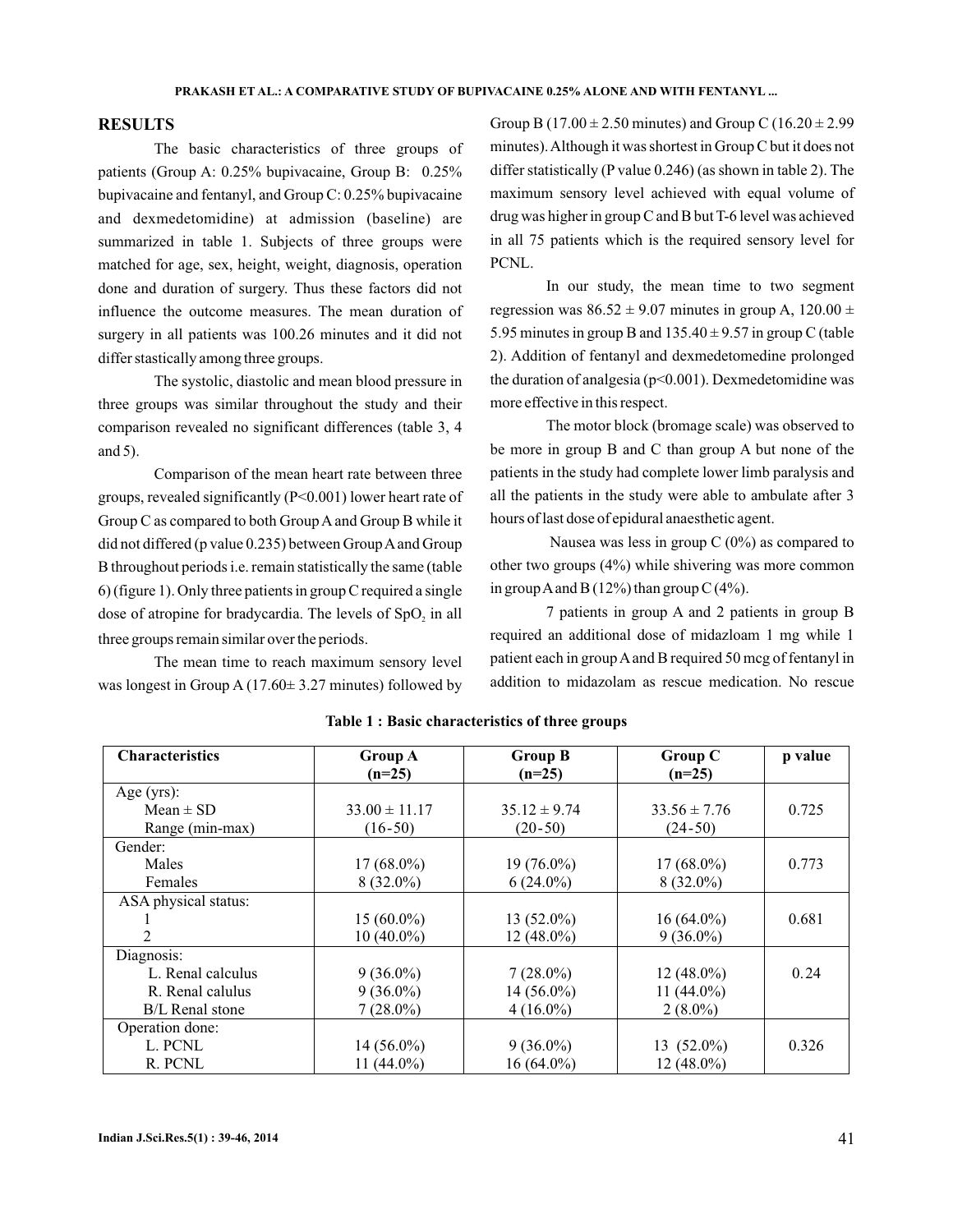| <b>Benefits/requirements</b>    | Group A          | <b>Group B</b>    | Group C $(n=25)$  | р       |
|---------------------------------|------------------|-------------------|-------------------|---------|
|                                 | $(n=25)$         | $(n=25)$          |                   | value   |
| Maximum sensory level:          |                  |                   |                   |         |
| T4                              | $1(4.0\%)$       | $8(32.0\%)$       | $5(20.0\%)$       | 0.072   |
| T <sub>5</sub>                  | $0(0.0\%)$       | $0(0.0\%)$        | $1(4.0\%)$        |         |
| T <sub>6</sub>                  | 24 (96.0%)       | $17(68.0\%)$      | $19(76.0\%)$      |         |
| Time to reach maximum sensory   | $17.60 \pm 3.27$ | $17.00 \pm 2.50$  | $16.20 \pm 2.99$  | 0.246   |
| level (min)                     | $(15-25)$        | $(15-20)$         | $(10-20)$         |         |
| Maximum motor level:            |                  |                   |                   |         |
| Bromage 1                       | $23(92.0\%)$     | 14 $(56.0\%)$     | 11 $(44.0\%)$     | 0.001   |
| Bromage 2                       | $2(8.0\%)$       | 11 $(44.0\%)$     | $14(56.0\%)$      |         |
| Maximum sedation (score)        | $2.0 \pm 0.0$    | $2.04 \pm 0.20$   | $2.88 \pm 0.32$   | p<0.001 |
|                                 | $(2-3)$          | $(2-3)$           | $(2-3)$           |         |
| Time for 2 segment regression   | $86.52 \pm 9.07$ | $120.00 \pm 5.95$ | $135.40 \pm 9.57$ | p<0.001 |
| (min)                           | $(70-100)$       | $(110-130)$       | $(95-145)$        |         |
| Rescue drug/IV sedative         |                  |                   |                   |         |
| 1 dose of M idazolam            | $25(100.0\%)$    | $25(100.0\%)$     | $25(100.0\%)$     | NA.     |
| 2 doses of M idazolam           | $7(28.0\%)$      | $2(8.0\%)$        | $0(0.0\%)$        | 0.007   |
| 2 doses of M idazolam $+1$ dose | $1(4.0\%)$       | $1(4.0\%)$        | $0(0.0\%)$        | 0.99    |
| of F entanyl                    |                  |                   |                   |         |

| Table 2 : Summary of clinical benefits and requirements of three groups |  |  |  |
|-------------------------------------------------------------------------|--|--|--|
|-------------------------------------------------------------------------|--|--|--|

# **Table 3 : Systolic blood pressure in three groups**

|          |                |           | $SBP$ (mmHg)   |           | <b>ANOVA F value</b> |           |                |            |                  |
|----------|----------------|-----------|----------------|-----------|----------------------|-----------|----------------|------------|------------------|
|          | <b>Group A</b> |           | <b>Group B</b> |           | Group C              |           | <b>Between</b> | Within     |                  |
|          | $(n=25)$       |           | $(n=25)$       |           | $(n=25)$             |           | groups         | groups     | <b>Interacti</b> |
| Time     |                |           |                |           |                      |           | (2, 72)        | (8, 576)   | on (16,          |
| (min)    | Mean           | <b>SD</b> | Mean           | <b>SD</b> | Mean                 | <b>SD</b> | DF)            | DF)        | 576DF)           |
| $\Omega$ | 127.76         | 9.08      | 125.92         | 11.08     | 132.28               | 6.57      | $0.92^{ns}$    | $79.39***$ | $5.88***$        |
| 6        | 122.92         | 9.26      | 121.48         | 10.64     | 128.12               | 7.81      |                |            |                  |
| 15       | 119.04         | 10.36     | 114.80         | 14.53     | 121.72               | 7.21      |                |            |                  |
| 30       | 118.00         | 9.06      | 118.08         | 8.72      | 117.88               | 6.73      |                |            |                  |
| 60       | 119.64         | 9.19      | 119.72         | 7.67      | 118.80               | 6.30      |                |            |                  |
| 90       | 119.24         | 8.92      | 119.76         | 8.24      | 120.04               | 6.89      |                |            |                  |
| 120      | 119.40         | 8.61      | 118.60         | 9.32      | 120.92               | 6.26      |                |            |                  |
| 150      | 120.72         | 7.15      | 120.40         | 7.91      | 123.36               | 5.60      |                |            |                  |
| 180      | 122.80         | 7.68      | 121.44         | 7.69      | 123.92               | 5.28      |                |            |                  |

| Table 4 : Diastolic blood pressure in three groups |  |  |  |  |
|----------------------------------------------------|--|--|--|--|
|----------------------------------------------------|--|--|--|--|

|          |         |           | $DBP$ (mmHg)   |           | <b>ANOVA F value</b> |           |                |            |                  |
|----------|---------|-----------|----------------|-----------|----------------------|-----------|----------------|------------|------------------|
|          | Group A |           | <b>Group B</b> |           | Group C              |           | <b>Between</b> | Within     |                  |
|          |         |           |                |           |                      |           | groups         | groups     | <b>Interacti</b> |
| Time     |         |           |                |           |                      |           | (2, 72)        | (8, 576)   | on (16,          |
| (min)    | Mean    | <b>SD</b> | Mean           | <b>SD</b> | Mean                 | <b>SD</b> | DF)            | DF)        | 576DF)           |
| $\theta$ | 80.52   | 8.20      | 80.96          | 8.30      | 80.80                | 6.14      | $0.65^{ns}$    | $69.39***$ | $1.83*$          |
| 6        | 76.56   | 7.49      | 76.96          | 8.56      | 76.16                | 6.46      |                |            |                  |
| 15       | 72.08   | 7.69      | 70.28          | 9.52      | 70.80                | 5.61      |                |            |                  |
| 30       | 72.04   | 7.18      | 70.68          | 7.10      | 68.64                | 5.07      |                |            |                  |
| 60       | 70.56   | 7.89      | 72.80          | 6.49      | 68.60                | 3.52      |                |            |                  |
| 90       | 72.00   | 6.53      | 72.56          | 6.77      | 70.48                | 3.96      |                |            |                  |
| 120      | 71.80   | 8.52      | 73.04          | 7.19      | 70.56                | 3.84      |                |            |                  |
| 150      | 72.56   | 7.28      | 74.80          | 6.62      | 72.84                | 4.73      |                |            |                  |
| 180      | 76.92   | 7.89      | 77.64          | 6.36      | 74.08                | 7.08      |                |            |                  |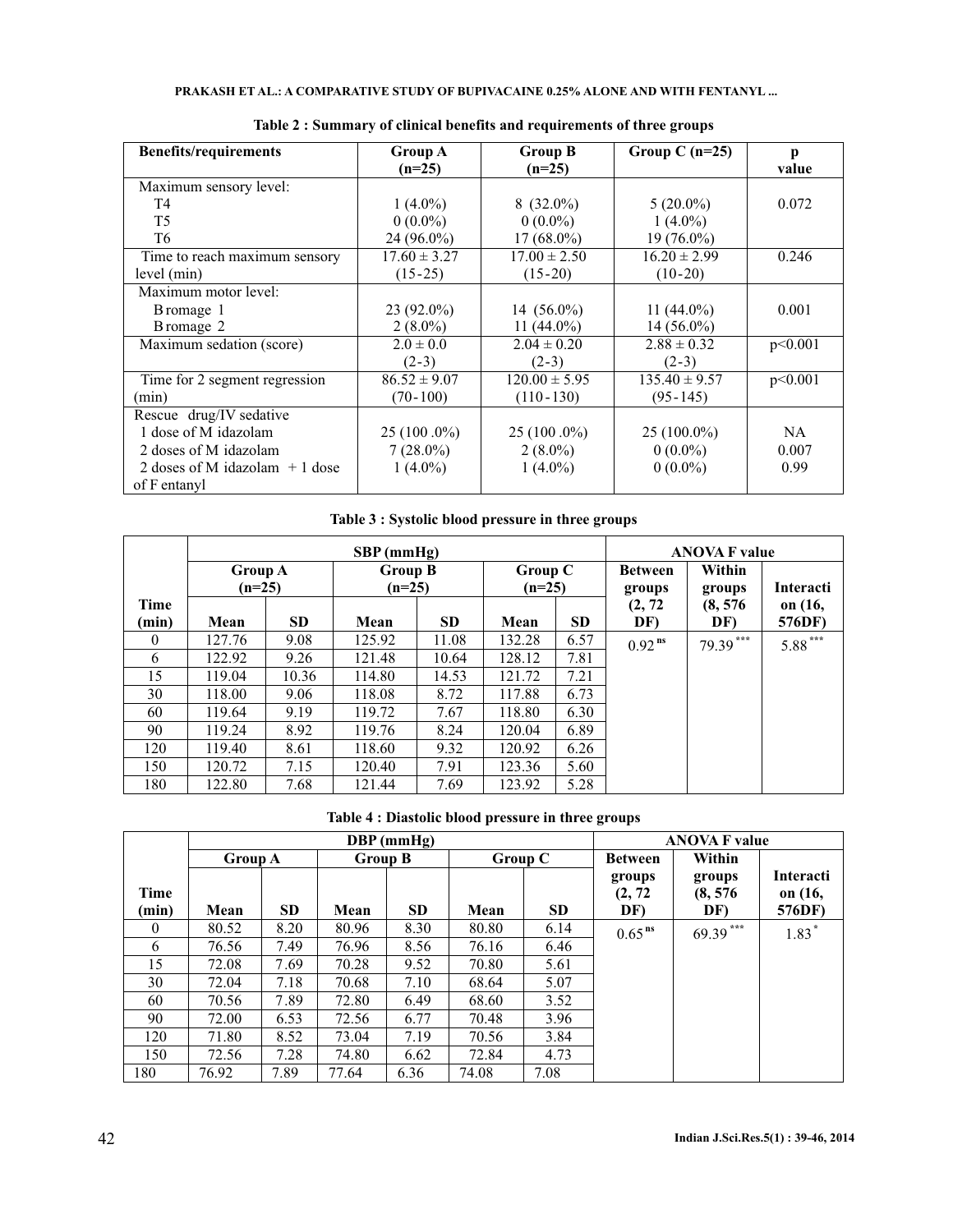### **PRAKASH ET AL.: A COMPARATIVE STUDY OF BUPIVACAINE 0.25% ALONE AND WITH FENTANYL ...**

|               |       |                            | Mean $BP$ (mmHg) |                  | <b>ANOVA F value</b> |                  |                      |                  |                   |
|---------------|-------|----------------------------|------------------|------------------|----------------------|------------------|----------------------|------------------|-------------------|
|               |       | <b>Group A</b><br>$(n=25)$ |                  | Group B $(n=25)$ |                      | Group C $(n=25)$ |                      | Within<br>groups | <b>Interacti</b>  |
| Time<br>(min) | Mean  | <b>SD</b>                  | Mean             | <b>SD</b>        | Mean                 | <b>SD</b>        | (2, 72)<br>DF)       | (8, 576)<br>DF)  | on (16,<br>576DF) |
| $\theta$      | 96.27 | 8.12                       | 95.95            | 8.74             | 97.96                | 5.98             | $0.01$ <sup>ns</sup> | $105.42$ ***     | $3.60***$         |
| 6             | 92.01 | 7.67                       | 91.80            | 8.91             | 93.48                | 6.40             |                      |                  |                   |
| 15            | 87.73 | 8.24                       | 85.12            | 10.61            | 87.77                | 5.68             |                      |                  |                   |
| 30            | 87.36 | 7.13                       | 86.48            | 7.22             | 85.05                | 5.19             |                      |                  |                   |
| 60            | 86.92 | 7.92                       | 88.44            | 6.20             | 85.33                | 3.55             |                      |                  |                   |
| 90            | 87.75 | 6.98                       | 88.29            | 6.87             | 87.00                | 3.90             |                      |                  |                   |
| 120           | 87.67 | 8.35                       | 88.23            | 7.39             | 87.35                | 4.26             |                      |                  |                   |
| 150           | 88.61 | 6.86                       | 90.00            | 6.41             | 89.68                | 4.16             |                      |                  |                   |
| 180           | 92.21 | 7.48                       | 92.24            | 6.20             | 90.69                | 6.05             |                      |                  |                   |

## **Table 5 : Mean blood pressure in three groups**

# **Table 6 : Heart rate in three groups**

|          | Heart rate (beat/min) |       |                |           |          |                |          | <b>ANOVA F value</b> |                  |
|----------|-----------------------|-------|----------------|-----------|----------|----------------|----------|----------------------|------------------|
|          | <b>Group A</b>        |       | <b>Group B</b> |           |          | <b>Group C</b> |          |                      |                  |
|          | $(n=25)$              |       | $(n=25)$       |           | $(n=25)$ |                | groups   | Within               | <b>Interacti</b> |
| Time     |                       |       |                |           |          |                | (2, 72)  | groups (8,           | on (16,          |
| (min)    | Mean                  | SD.   | Mean           | <b>SD</b> | Mean     | <b>SD</b>      | DF)      | 576 DF)              | 576DF)           |
| $\theta$ | 82.12                 | 7.30  | 77.12          | 8.61      | 83.24    | 8.31           | 33.53*** | $12.95***$           | ***<br>39.80     |
| 6        | 87.16                 | 7.53  | 79.48          | 7.92      | 79.08    | 8.94           |          |                      |                  |
| 15       | 90.00                 | 9.73  | 86.00          | 7.62      | 71.92    | 9.40           |          |                      |                  |
| 30       | 88.32                 | 10.28 | 88.12          | 7.67      | 67.68    | 8.59           |          |                      |                  |
| 60       | 86.48                 | 8.86  | 88.28          | 6.69      | 66.36    | 8.09           |          |                      |                  |
| 90       | 86.88                 | 10.96 | 85.92          | 7.50      | 65.24    | 6.31           |          |                      |                  |
| 120      | 84.60                 | 9.32  | 82.92          | 7.00      | 67.00    | 5.77           |          |                      |                  |
| 150      | 84.84                 | 7.85  | 83.32          | 7.00      | 67.04    | 6.17           |          |                      |                  |
| 180      | 82.68                 | 6.88  | 82.12          | 7.07      | 69.96    | 5.30           |          |                      |                  |



**Figure 1: Heart rate in three groups**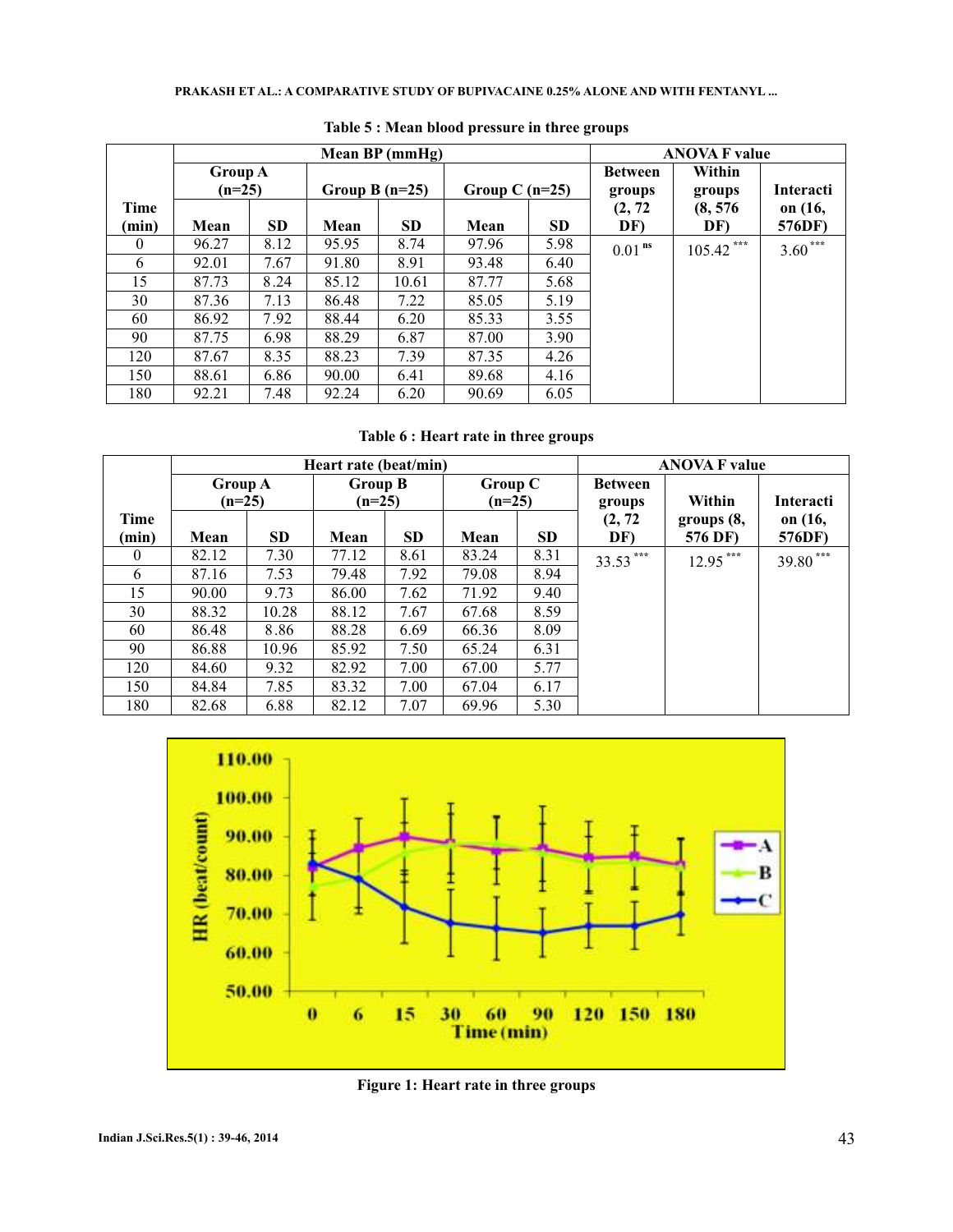

**Figure 2: Mean B.P. in three groups**



**Figure 3: Incidence of adverse effects**

## **DISCUSSION**

PCNL is performed through a nephroscope inserted through a small skin incison. PCNL had been performed traditionally under general anaesthesia but multiple studies have proved that regional anaesthesia is equally safe and effective as general anaesthesia for PCNL (Singh et al., 2005; Kuzgunbay et al., 2009; Mehrabi et al., 2010). Therefore we tried to decrease the concentration of local anaesthetic in epidural anaesthesia and added fentanyl and dexmedetomidine to intensify the analgesia to

minimize motor blockade of lower limb and patient can be ambulated as early as possible.

General anaesthesia (GA) is preferred in children, uncooperative patients and patients having any contraindication for regional anaesthesia (RA). It has an advantage of better control of diaphragmatic movements during insertion of nephroscope as diaphragmatic movements can cause difficulty in renal puncture by nephroscope. It also has the advantage of a secured airway especially when the surgery is done in prone position as is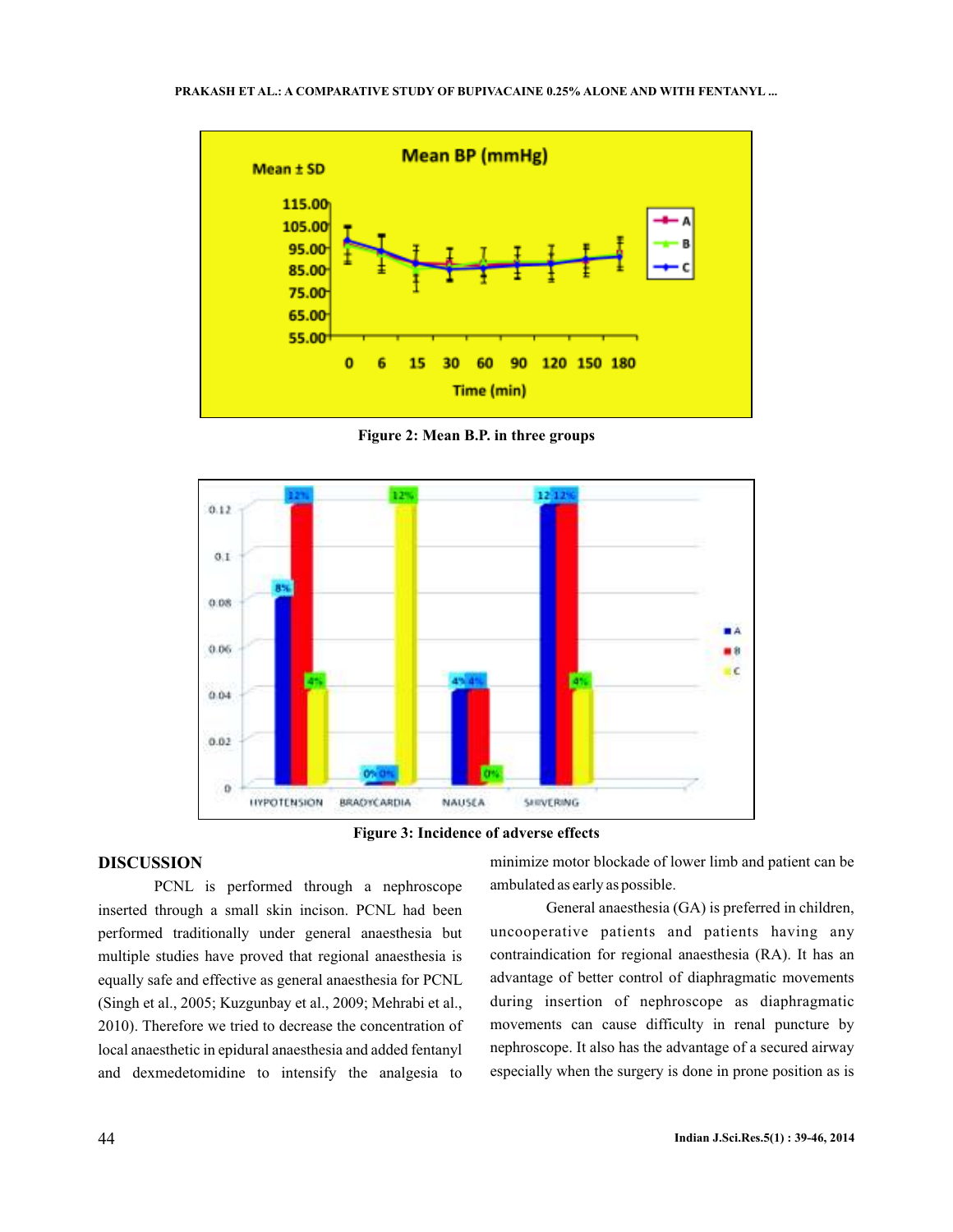

**Figure 4 : Surgeon's opinion about quality of anaesthesia ( P value for score 1,2 and 3 is 0.0001)**

the practice in our institution. But GA has its own disadvantages such as use of multiple drugs, pulmonary and airway related complications, postoperative delayed ambulation and discharge from hospital, adverse physiological effects and stress response. Moreover, administering GA is more costly and post operative pain management requires intravenous drugs which may cause nausea and vomiting and needless sedation.

Epidural anaesthesia is safe in patient with compromised respiratory function and has been used for transcutaneous renal surgery. It also blunts the surgical stress response and provides good post operative analgesia without the need for sedation.

In our study, blood pressure (systolic, diastolic and mean) in all three groups showed similar trends and no major change occurred in blood pressure in any group. Addition of fentanyl or dexemedetomidine did not significantly increase the incidence of hypotension. 6 patients (2 in group, 3 in group B and 1 in group C) had hypotension which responded to single bolus dose of mephenteramine. So, the risk of hypotension was not significant with any of the three drug combination used. Drug concentration was more important than drug dose in determining the degree of sympathectomy following use of local anaesthetics in lumbar epidural anesthesia (Ginosar et al., 2009). We observed a lesser degree of fall in blood pressure with 0.25% epidural bupivacaine as seen in previous studies using 0.5% bupivacaine for lumber

epidural anaesthesia (Kampe et al., 2004; James et al., 1980).

The mean heart rate was lower in group C than other two groups but only three patients in group C required single dose of atropine for bradycardia. No patient in group B and A required atropine for bradycardia. The heart rate was lower than observed in previous studies (Kampe et al., 2004; James et al., 1980).

The oxygen saturation in all the three groups was above 95% in all patients..

The onset time of epidurally administered local anesthetic bupivacaine 0.5% was found to be 13-19 minutes in previous studies (Johnson et al., 1989). Decreasing the concentration in our study to 0.25% did not prolong the time of onset of block (16-18 minutes). The maximum sensory level achieved with equal volume of drug was higher in group C and B but T-6 level was achieved in all 75 patients which was the required sensory level for PCNL.

The time to two segment regressions was decreased on lowering the concentration of drug to 0.25% but addition of fentanyl and dexmedtomedine prolongs the duration of analgesia. Dexmedetomidine was more effective in this respect. It was consistent with the findings of various studies (Topcu et al., 2005; Al-Mustafa et al., 2009; Bajwa et al., 2011; El-Hennawy et al., 2009) which showed that addition of dexmedetomidine and fentanyl prolongs the duration of analgesia of epidurally administered local anaesthetics.